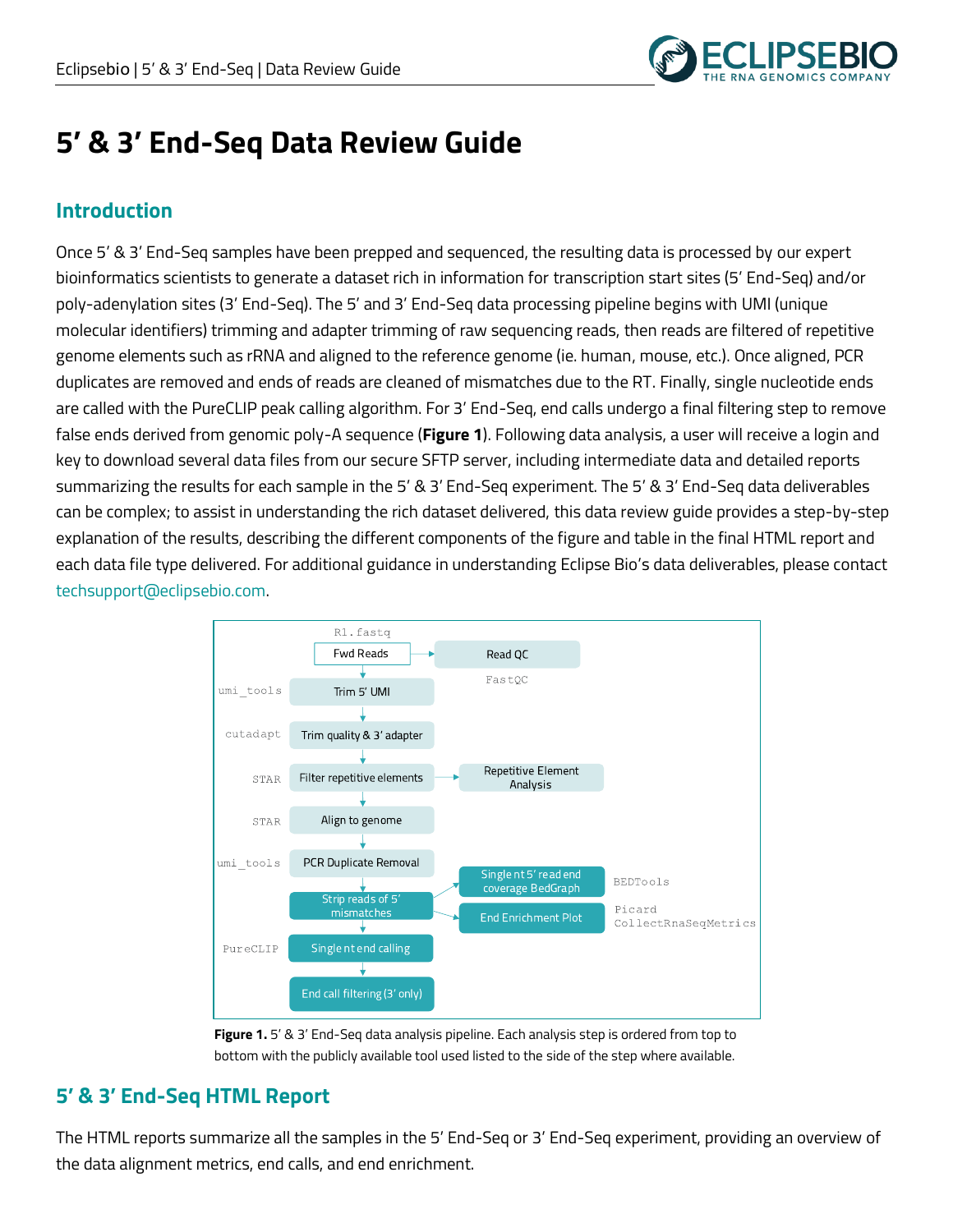

#### **1. Quality Statistics table**

The quality statistics table contains the read and end call metrics for each sample.



#### **A. Column Names**:

- a. *Samples***:** Sample names that are also used as part of the data file names delivered with this report. The sample name may contain "R1" to specify that the forward read (Read 1) was processed, however this is always the case whether R1 is there or not.
- b. *Initial number of reads***:** The total number of raw reads sequenced directly off the sequencer. Corresponds to the number of entries in the associated **fastq.gz** file.
- c. *Number of reads after adapter trimming***:** The result of the first filtering step, or the total number of reads remaining after removing 3' adapter sequences. Reads that are less than 18bp after adapter trimming are too short for alignment and are removed from downstream processing.
- d. *Number of reads after removing reads that map to repetitive elements***:** The result of the second filtering step, or the total number of reads remaining after removing reads that map to our repetitive elements database (including ribosomal RNA).
- e. *Number of reads mapping uniquely to the genome***:** The total number of reads after filtering that align uniquely to the reference genome (usually human reference, hg38 unless otherwise noted).
- f. *Number of reads after deduplication***:** The total number of reads after PCR duplicate removal. Reads aligning to the same genomic location with the same 10bp UMI sequence are marked as PCR duplicates and collapsed to a single read.
- g. *% Pass Trim***:** Number of reads after adapter trimming (c) divided by Initial number of reads (b) as a percent. Reads removed at this step were mostly adapter containing.
- h. *% Rep Elements/rRNA***:** Number of reads after removing reads that map to repetitive elements (d) divided by Number of reads after adapter trimming (c) as a percent.
- i. *% Aligned***:** Number of reads mapping uniquely to the genome (e) divided by Number of reads after removing reads that map to repetitive elements (d) as a percent.
- j. *% PCR Duplicates***:** Number of reads removed during the deduplication step (f) divided by Number of reads mapping uniquely to the genome (e) as a percent.
- k. *End Calls***:** Number of single nucleotide end calls determined by the PureCLIP algorithm.
- l. *End Calls best:* For 3' End-Seq only, the best end calls after filtering to remove End Calls (k) that were likely derived from a nearby genomic poly-A sequence. The samples displayed above are 3' End-Seq;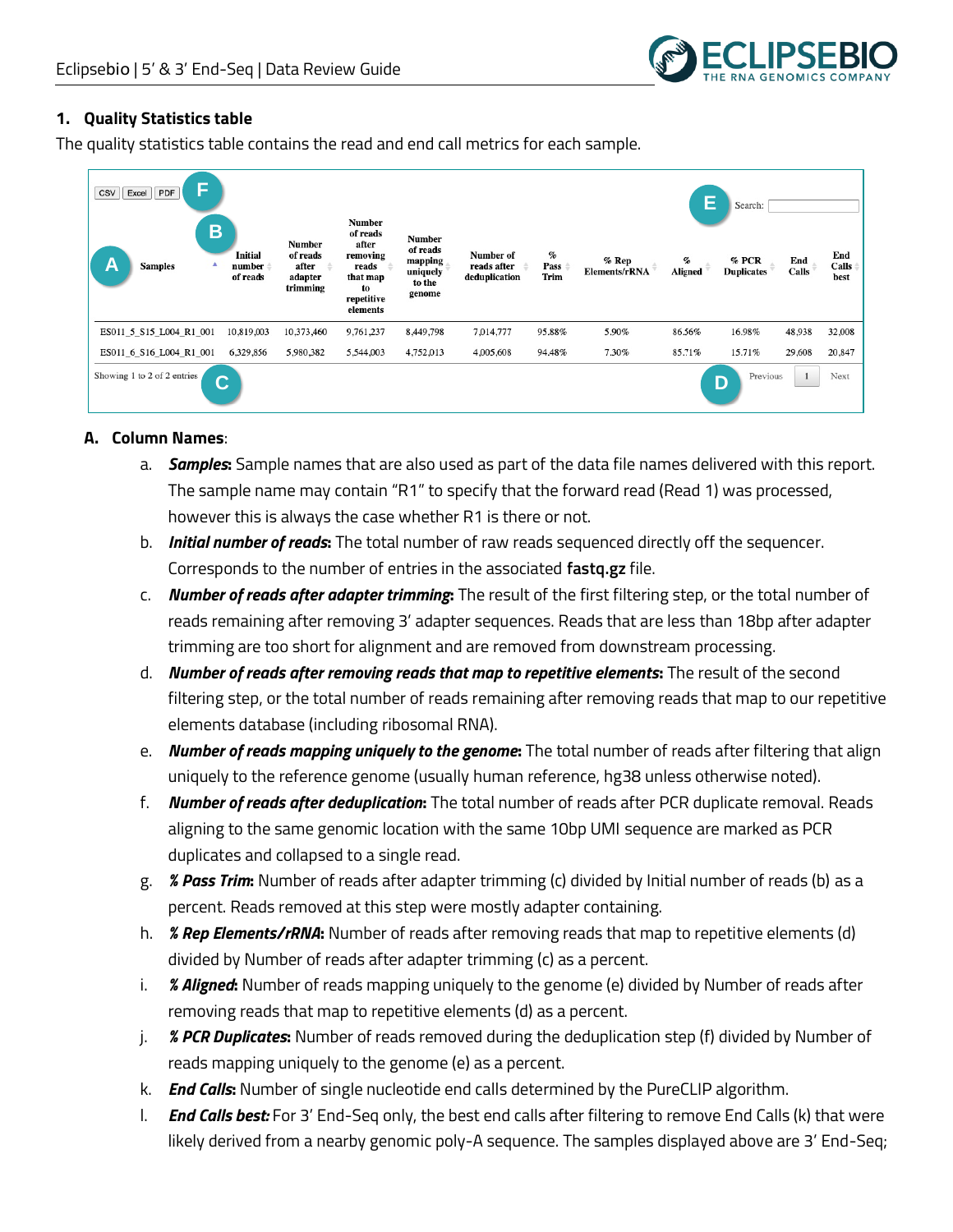

however 5' End-Seq does not undergo this filtering and so in 5' End-Seq reports this column is marked "NA".

- **B. Table Sorting:** Samples are sorted alphabetically, but you may choose to sort by any column of the table. To do so, simply click the arrows in the header of the table next to this column and it will resort by this value. This example shows the default sorting.
- **C. Number of Entries:** The table contains as many samples listed as entries at the bottom left corner, displaying up to 10 entries at a time. This example has 2 total entries.
- **D. Page Navigator:** The entries in the table can be viewed using the *Previous* and *Next* buttons on the bottom right. The next or previous 10 samples will load.
- **E. Search:** The table is also searchable with keywords in order to list only a specific set of samples of interest. Multiple keywords can be searched with a space to separate each. This is helpful when there are many samples.
- **F. File Export:** Selecting the buttons on the top left will export the table to a file in the selected format (CSV, Excel, or PDF). Exporting the table will preserve any sorting or filtering that has been performed.

# **2. Gene Coverage Plot**

The gene coverage plot depicts the 5' & 3' End-Seq normalized read distribution across all transcripts. This plot is generated with outputs from **picard collectRnaSeqMetrics** using the **.bam** file of aligned, deduplicated End-Seq reads for each sample, and a transcript reference file (usually Gencode v35 unless otherwise noted).



- **A. X-axis**: The normalized gene position or relative position 0%-100% across a transcript 5' to 3'.
- **B. Y-axis**: The normalized coverage or coverage normalized to the mean within each transcript at the relative transcript position.
- **C. Colored lines**: The lines are each colored per sample based on the color legend on the right. As shown here, for these 3' End-Seq samples, the read coverage peaks at the 3' end of transcripts.
- **D. Legend**: The list of all samples displayed in the plot and their corresponding line color.

# **Data File Descriptions**

There are several types of data files available for download for each sample. Files will be labeled with the sample name, followed by the suffix detailed below.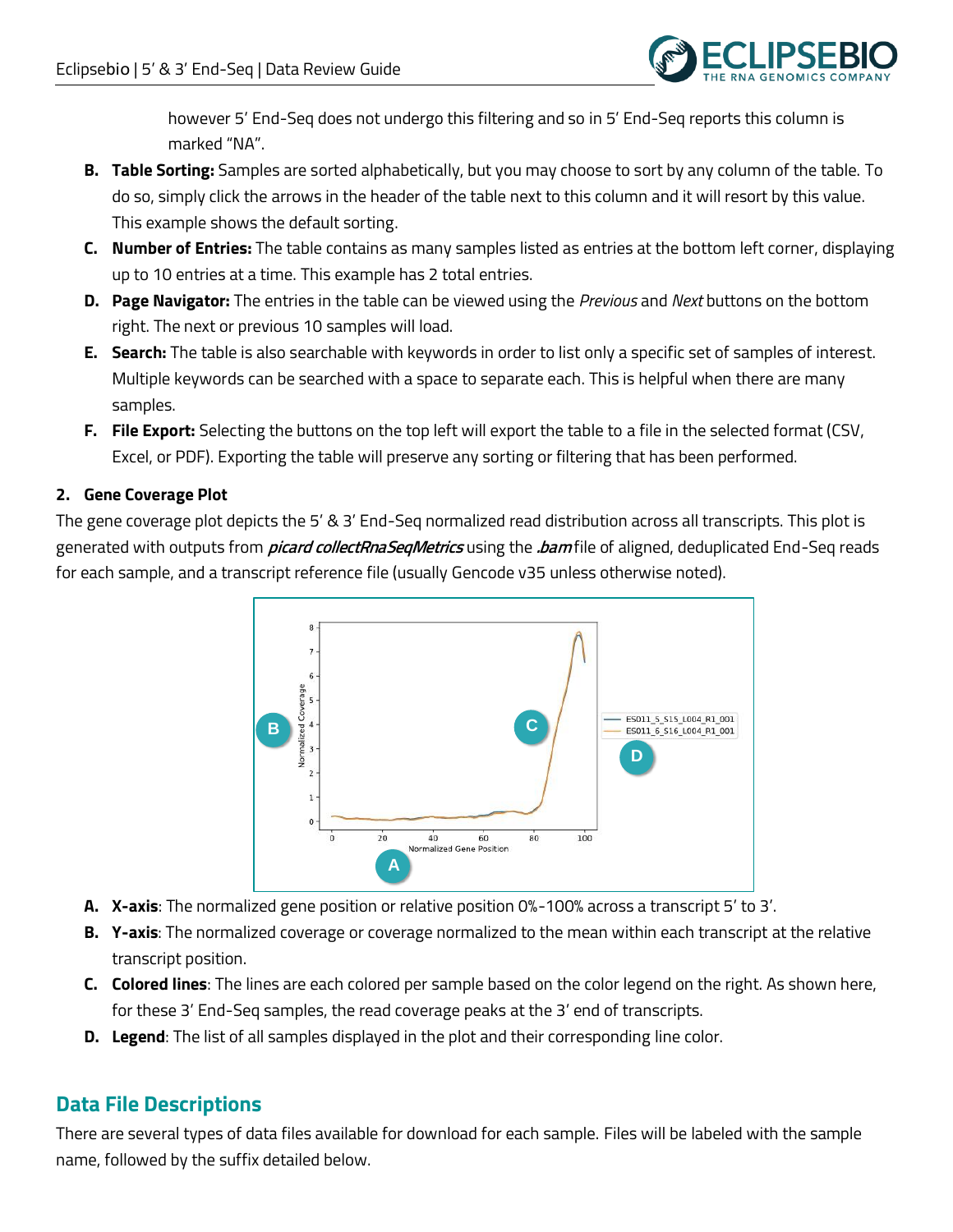

## **\*.fastq.gz**

Raw sequencing reads in FASTQ format and gzipped. This file is meant for users that want to run a data analysis pipeline beginning with raw reads. The general format of a FASTQ file contains four lines per read with the following information:

**Line 1**: unique sequence identifier, and may be followed by an optional description **Line 2**: raw sequence **Line 3**: "+", and may be followed by the unique sequence identifier and description **Line 4**: sequence quality values

#### **\*.adapterTrim.round2.fastq.gz**

Reads with UMI relocated to the read name and trimmed of adapter at the 3' end, also in FASTQ format and gzipped. This file is meant for those who want to visualize cleaned reads and run a data analysis pipeline beginning with trimmed reads. The general format of a FASTQ file is detailed above (for **.fastq.gz**).

## **\*.adapterTrim.round2.rmRep.sorted.rmDup.sorted.bam**

Reads that have been filtered of repetitive elements, aligned to the reference genome, and removed of PCR duplicates. BAM files are compressed binary versions of Sequence Alignment/Map (SAM) files. BAM files are used as input to downstream data analysis and for visualizing read alignments in a genome browser (Note: the corresponding \***bam.bai** index file is also required for loading BAM files into a genome browser). To explore the contents of a BAM file, it will need to be uncompressed back to SAM format using the command line tool samtools (available through <http://samtools.sourceforge.net/>). A SAM file begins with a header detailing the reference genome and is followed by one read alignment per line. The general format for each alignment in a SAM file is as follows:

**Column 1**: query template name (ie: read name) **Column 2**: bitwise flag (see <https://broadinstitute.github.io/picard/explain-flags.html> for a guide to SAM flags) **Column 3**: reference sequence name (ie: chromosome for alignment) **Column 4**: 1-based leftmost mapping position **Column 5**: mapping quality **Column 6**: Cigar string **Column 7**: reference name of the mate/ next read **Column 8**: position of the mate/ next read **Column 9**: observed template length **Column 10**: segment sequence **Column 11**: ASCII of Phred-scaled base quality+33

#### **\*adapterTrim.round2.rmRep.sorted.rmDup.sorted.bam.bai**

The index file associated for the above BAM file. BAM index files are typically required when interacting with BAM files either via command line or in a genome browser. BAM index files should be stored in the same folder as BAM files so that tools can locate them.